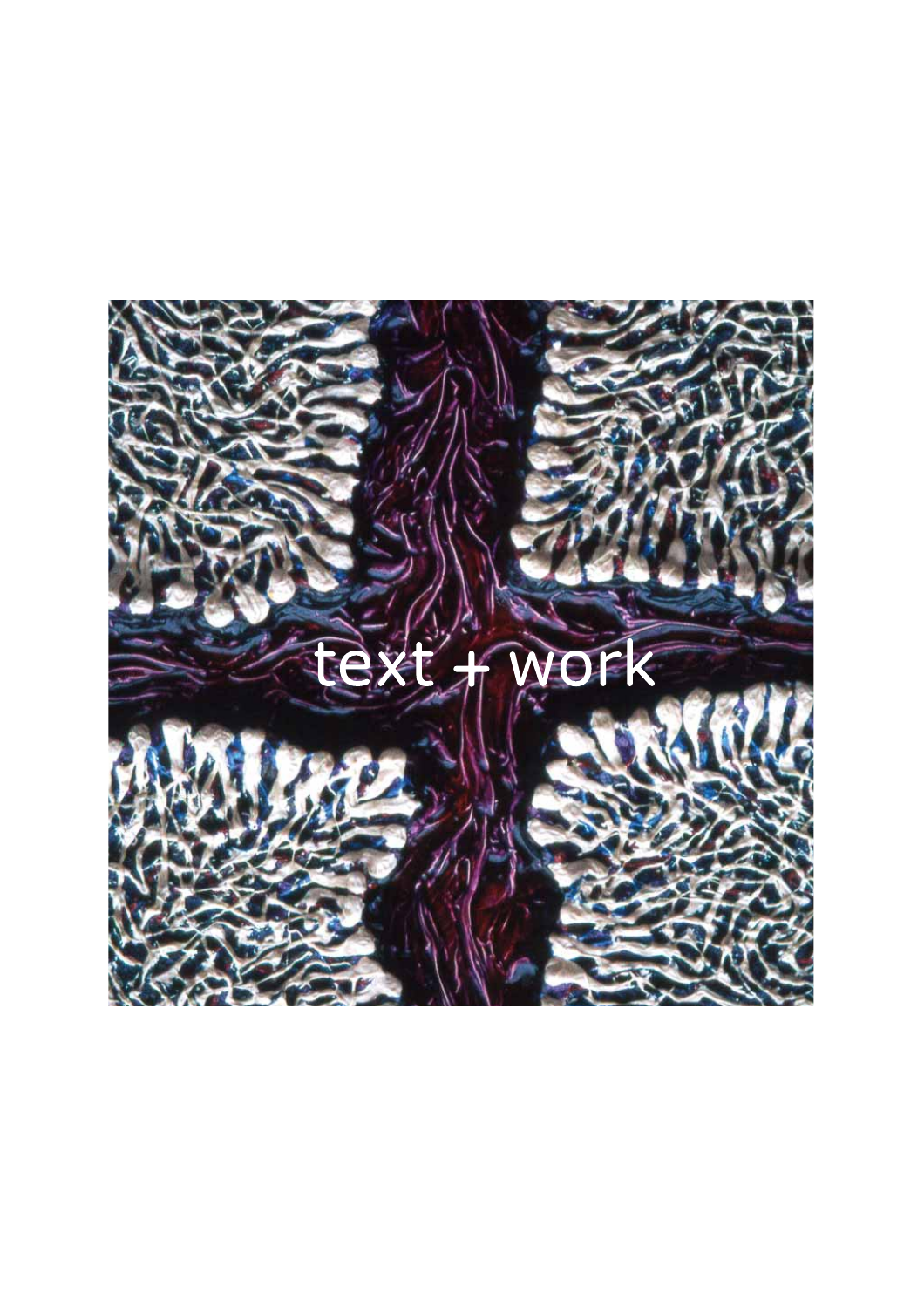## Here Lies

Here Lies is a large scale, multi-disciplinary art installation, incorporating; painting, photography, text, music, sound and behavioral rules. Staged in a modular nature, the event-form, it manifests in various formulas.

The heart of Here Lies is a series of abstract paintings, referred to by the artist as wall sculptures. Elaborate, complex surfaces, aim to draw the viewer into a relation with the architectural space that the paintings establish.

Here Lies is governed by a perception of the relationship between art and people, its public. The artist's principal themes aspire to be both intimate and universal; history, memory and desire – the lived experience of time itself. The work does not aim to be 'about' these concepts, but attempts to manifest them in the real world, with form and function as one, objectifying themes in a dynamic, emotional and physical relationship with the audience.

Here Lies proposes that this mode of contact is the profoundest and most complete form of audience participation, achievable. Not only does it encourage a mixture of wonderment and uncertainty, the goal of Here lies is to transform, by recalling the vision of life which is felt by the individual to be precious and transcendent.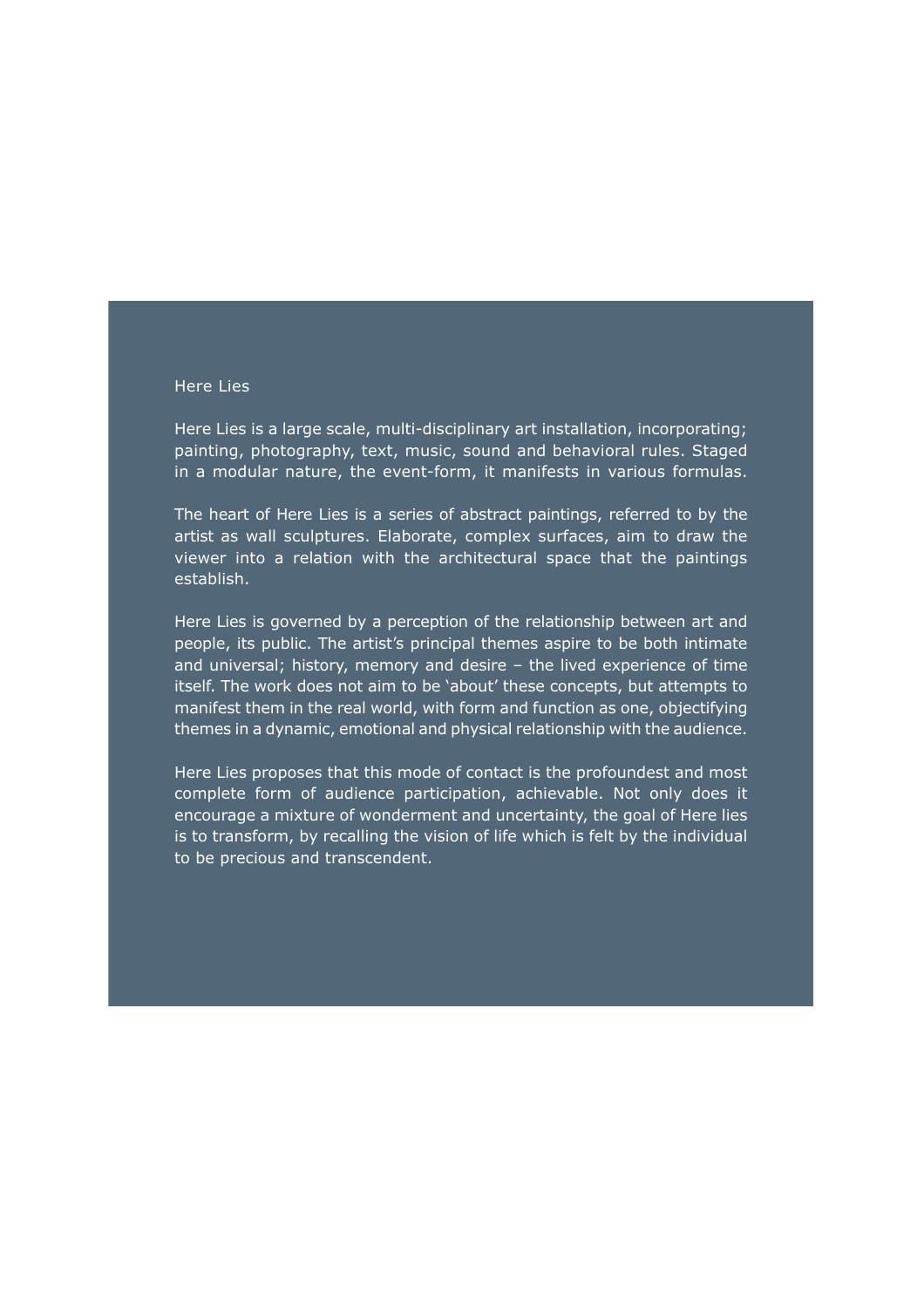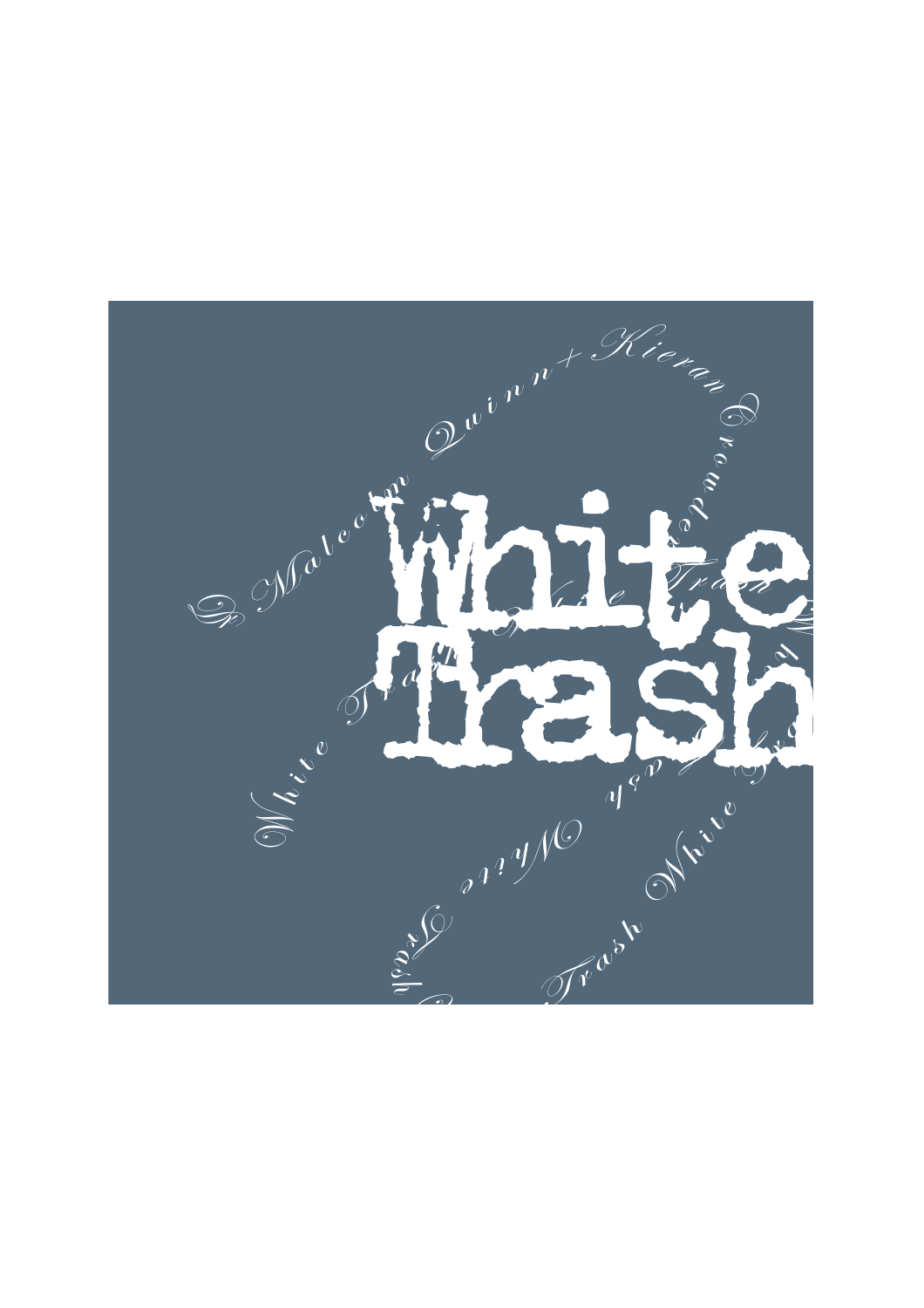### White Trash

'Truth in Art; the end of Negative Dialectics', was written by Kieran Crowder in 1990 as part of his formal study of philosophy, following Crowder's discharge from the Royal Air Force due to his opposition to the Falklands conflict. The introduction to 'Truth in Art' sets up a distinction between an art preceding the French revolution, which 'appeared to its public less a product of this life than plenipotentiary of the next', and the apotheosis of middle-class taste that has succeeded it. The exposition of Adorno's thought that follows, ends with a reference to the philosopher's constellation of dialectic of enlightenment, negative dialectics and aesthetic theory around 'the impulse toward identity with oneself'. Following Adorno, Crowder concludes that the true identity of the self and the human within a properly collective form of the subject, is blocked, inter alia, by the 'congealed subjectivity' of technology and capitalism. True identity thus exists as a negative moment, that is called forth as an objectified absence in the work of art. 'Truth in Art' supports the thesis that an artist should not represent the world as it is, but as it fails to be and is not.

Crowder's thesis on Adorno, with its opposition of a utopian collective field for subjective identification, against the incoherent, disjointed mass of alienated subjectivity in capitalism, provides us with an important clue to the core logic of his 'Here Lies' project, which is the founding resource for this exhibition at the Arts Institute at Bournemouth. The central element of 'Here Lies' is a set of paintings of various sizes, some incorporating a mélange of animal, human and technological remnants, that are then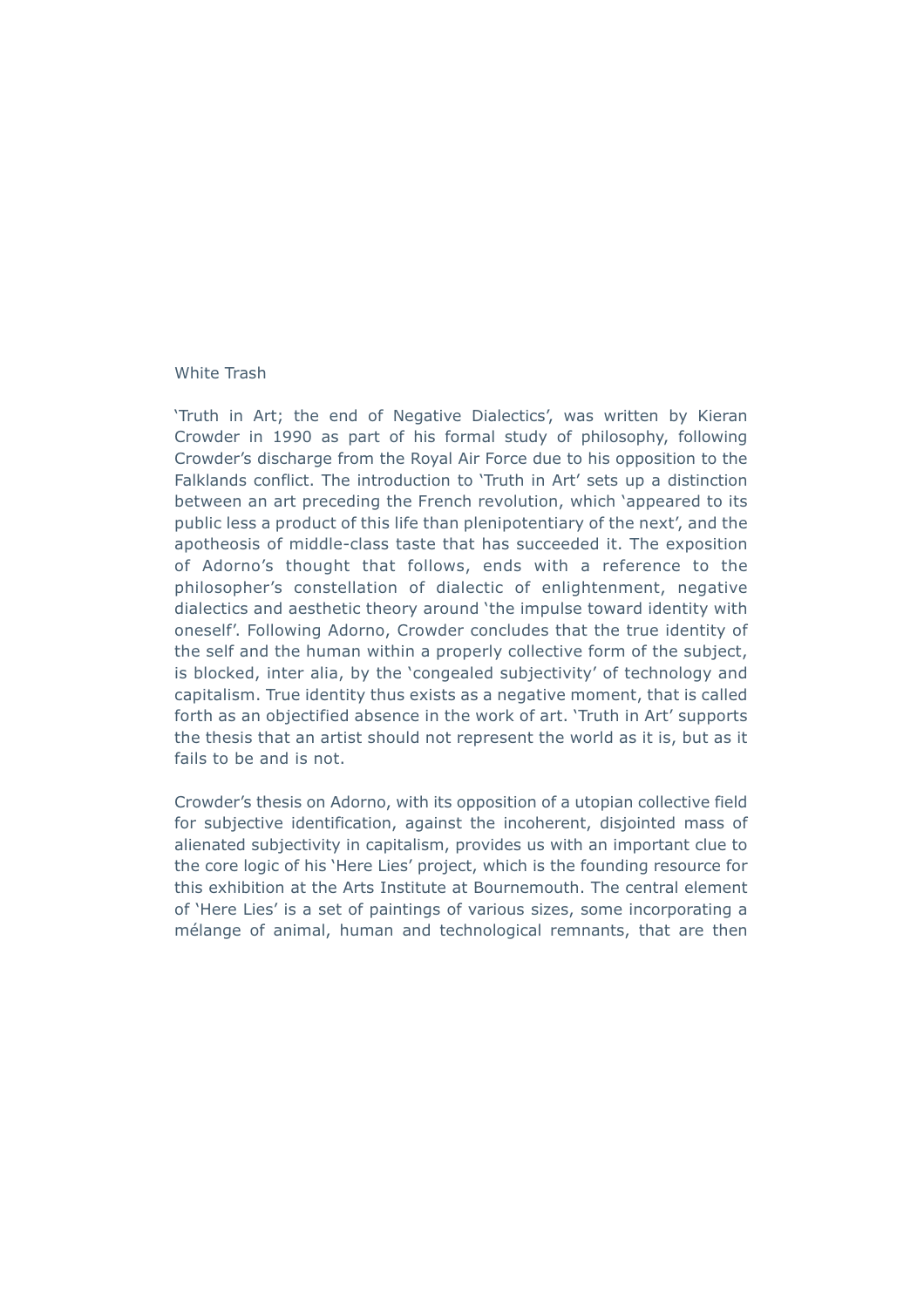layers are then shaped, split or 'cracked' in various ways, and may also be built up into geometric figures such as circles and spirals. For those occasions when he is unable to show these paintings, Crowder has substituted high-quality, close-up photographs, that isolate elements of textural relief and the imbrication of paint, bone and diverse materials to form hard, opaque and resistant surfaces. He has compiled these photographs into albums and catalogues, along with other images grouped into a number of themes, including childhood memories, pornography, recreational drugs, idols, body parts, rural and urban landscapes, wasteground and derelict sites, crematoria and tombs, mementos of sexual conquest, and holiday photographs.

On various occasions, both the paintings and the catalogues have been displayed as part of 'Here Lies' public events, which use sound, live performance and the subtle modification of audience behaviour. The reason for the extension of painting into performance is clear – the surfaces of the paintings do not simply illustrate or represent a failed collective utopia, they are intended to articulate or express that failure by gathering an 'undead' audience around them, the sort of audience who are drawn to the promise of art like zombies to a shopping mall. The key to understanding Crowder's work is that it simultaneously brings about its utopian mission and its 'negative moment', by addressing you as a dead individual who would like to be collectively alive, and not, as it might at first appear, as a living person who is interested in developing some spurious personal philosophy of death. This also goes some way to account for the essential tastelessness of the 'Here Lies' project; it shrivels the complex personality, the little aesthetic nosegay, that we bring to it. In this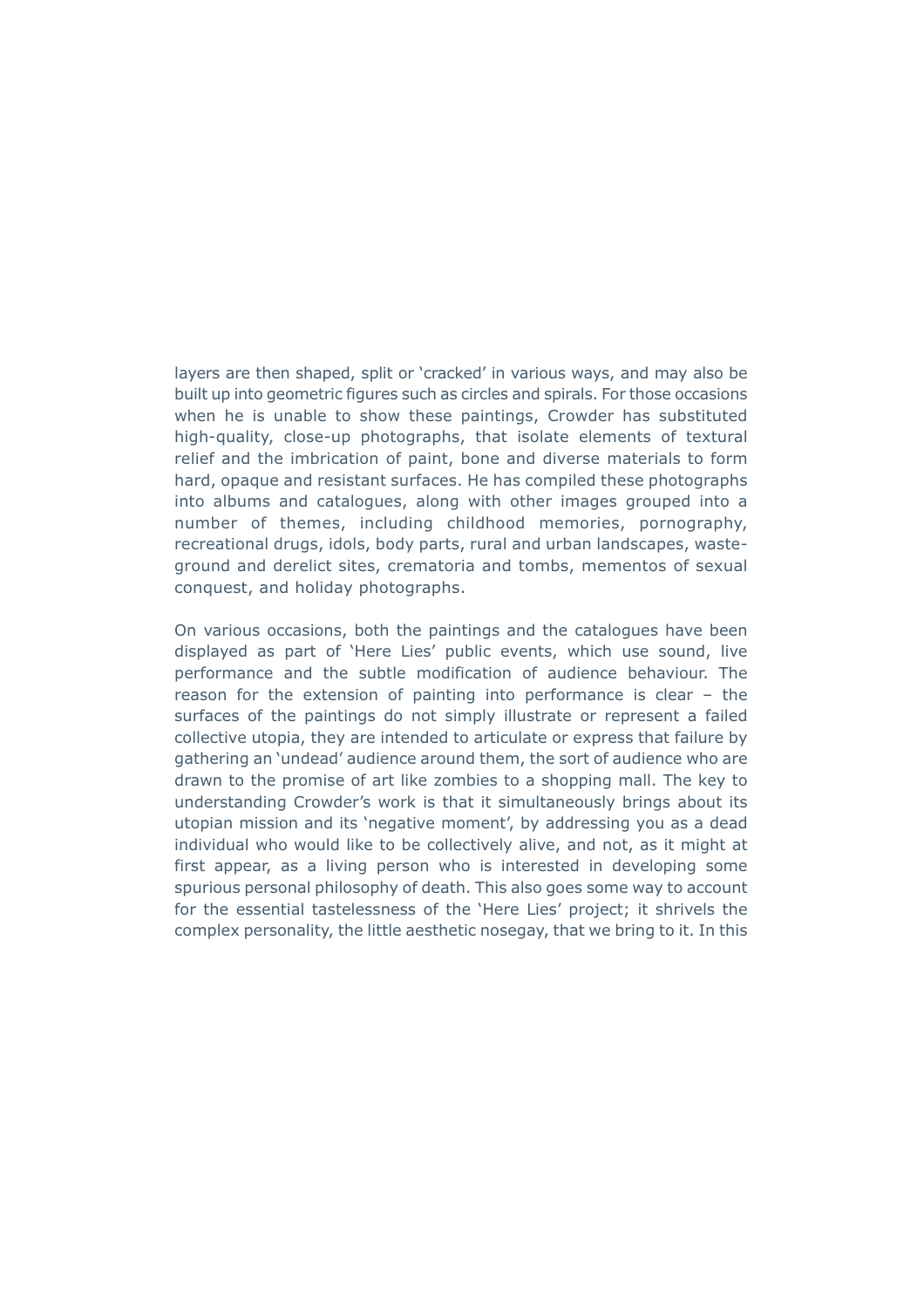collective, confronts the forms of indiscriminate, chaotic commonality that provide him with his greatest desire and his most deep-seated fears. For this reason, 'Here Lies' does not offer a contribution to our personal portfolios of self-knowledge, although it may be a contribution to the shame and guilt of the person who confronts it and who fails to receive a satisfactory answer to the question 'Does this work hold a place for me?' This question is misguided, since the need for art simultaneously indicates a need for an impossible place that none of us, taken individually, is able to assume or to occupy. The more that we look to art for the confirmation of our taste and judgement, the more we encounter frustration and the fading of art's seductive promise. This is nothing new; the hope of modern art has always been produced out of the disappointment of its spectators.

If we cannot satisfactorily praise, condescend to or dismiss 'Here Lies' according to current standards of taste and fashion, how can we apprehend it? I would argue that Kieran Crowder's work calls for some kind of economic account. Not a tally of the demand for novelties and the supply of banalities within contemporary art, but the sub-economy of bad faith and false bargains that links the negative promise of art to the positive affirmations of the wider culture. The most telling instance of the bad faith of contemporary art, occurs in those moments when it offers us the false triumph of culture over death. The fashionable art of the past decade asserts that death is a matter of taste, and that, through the medium of art, we can all cultivate our own individual 'angle' on death. On the one hand, a steady flow of gory contents and morbid subjects keeps contemporary art in business. On the other side, art's role in turning death into culture wards off a second, more culturally pervasive kind of death,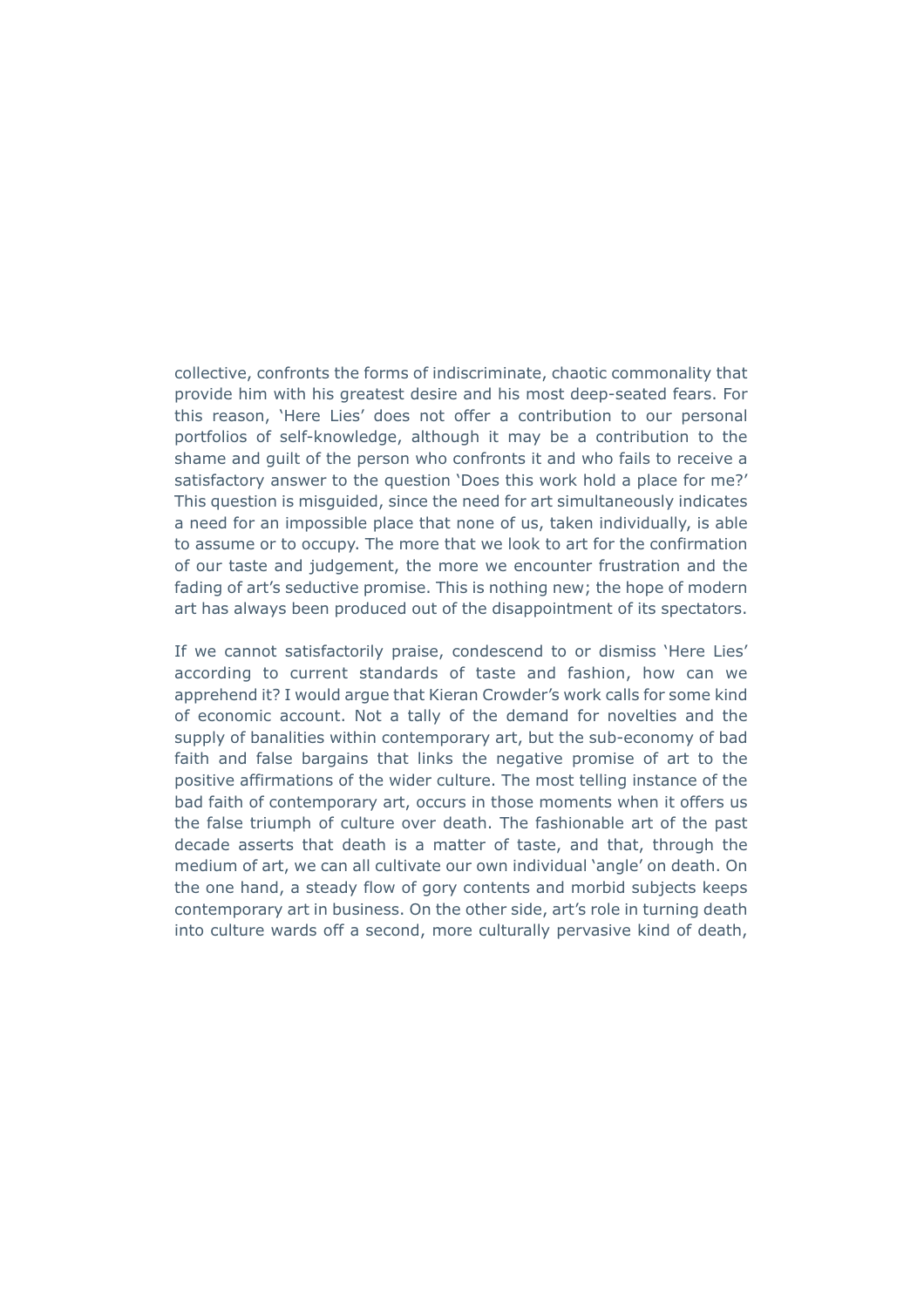in which individual status and symbolic distinction is lost to indiscriminate matter. In this latter case, the opposite of death is not life, but status. Death anxiety and status anxiety are now exactly the same thing. As the population of the West gradually stops breeding, and those of us that do reproduce train our children to value personal achievement over generative capacity, the elimination of bad genes begins to takes precedence over the preservation of inherited ones. At the same time, we are told that old age will be abolished – we work for wealth, status and self-cultivation until the very end, while the young wait in limbo for their lives to begin. In this situation, death is the ultimate loss of status – when filmmakers imagine it, it is as a welfare office or a low-budget terminal, where individuals that have passed over go to be collectively ignored. Stripped of its sacred aura, death is revealed to be a class distinction, a symbolic marker that pitches the conscious individual into an anonymous, material collective. 'Here Lies' has been Crowder's way of keeping faith with this mass of fallen, unformed, déclassé material, without succumbing to the temptation to employ it as a contribution to the death culture of contemporary art.

If I offer an economic explanation for Crowder's practice, however, the specific question of economic form becomes crucial. This is because much of what passes as socially responsible or socially progressive art, naively associates the economic with the material, setting the collectively evil product against the individual good intentions of the artist. An already canonical example of this approach is Michael Landy's 'Breakdown' (2000) an Artangel sponsored event in which a team of workers disassembled and shredded Landy's worldy goods, including a Saab 900 and a painting by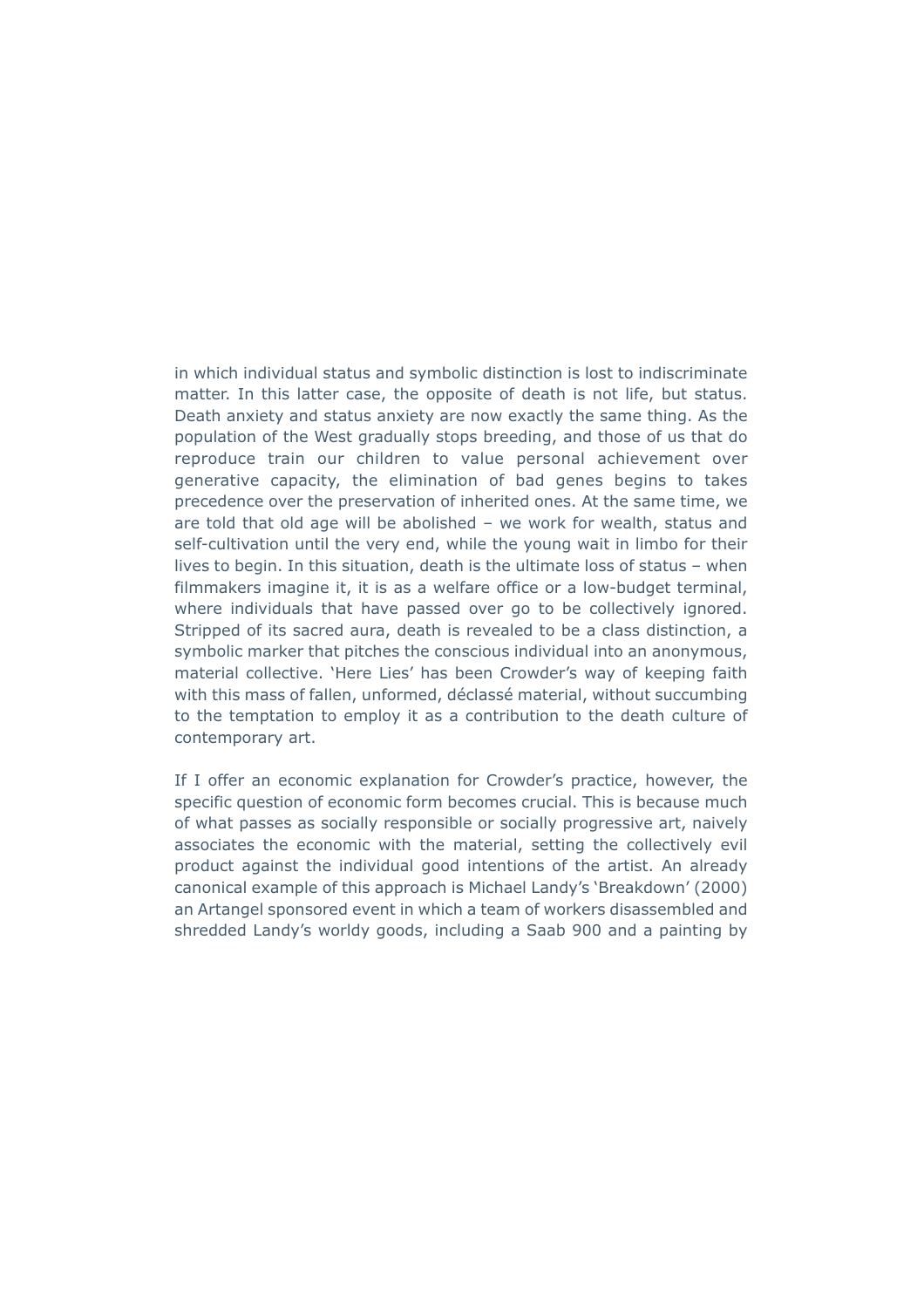Gary Hume. The thoroughness of Landy's purge was a parable of the transition from consumerism to personal agency, the overcoming of gross materialism through subtle self-creation. In fact, 'Breakdown' revealed the essence of the false bargain between the artist and the general culture, because it showed the contiguity between 'the birth of the artist' and 'the rebirth of the consumer'. Consumption is now a discourse of control and mastery, a means of producing subjective truth over and above material things; this is very different from the slavish and 'feminine' fetish worship ascribed to an earlier generation of consumers. The moment of coming to consciousness as a consumer and 'culturepreneur', is now achieved by a symbolic victory over those material things that are part of an older ideological paring of family consciousness and shopping. In Landy's event, an individual Aufhebung was prized above the cohesion of the family unit or a social bond – Landy felt bad about destroying his dad's coat, but it had to go: he'd promised Karsten Schubert some bags of 'Breakdown' waste as payment for a loan, but the drama of the subject demanded that they ended up in a landfill.

There is another way of looking at 'Breakdown' that brings us closer to the economic form of Crowder's 'Here Lies' project. Michael Landy's partner, Gillian Wearing, remarked in a BBC4 documentary that Landy was thirtyseven when the project was conceived, and that this was the perfect time for a 'Breakdown' a male mid-life crisis, a failure of self-potency and selfproduction. This alerts us to the possibility of a tragic drama of a failed communication, the inability to find an adequate way with which to tell the story of a trauma. The trauma is that the victorious subject of art, culture or consumption, can only confront their own thirty-seven year old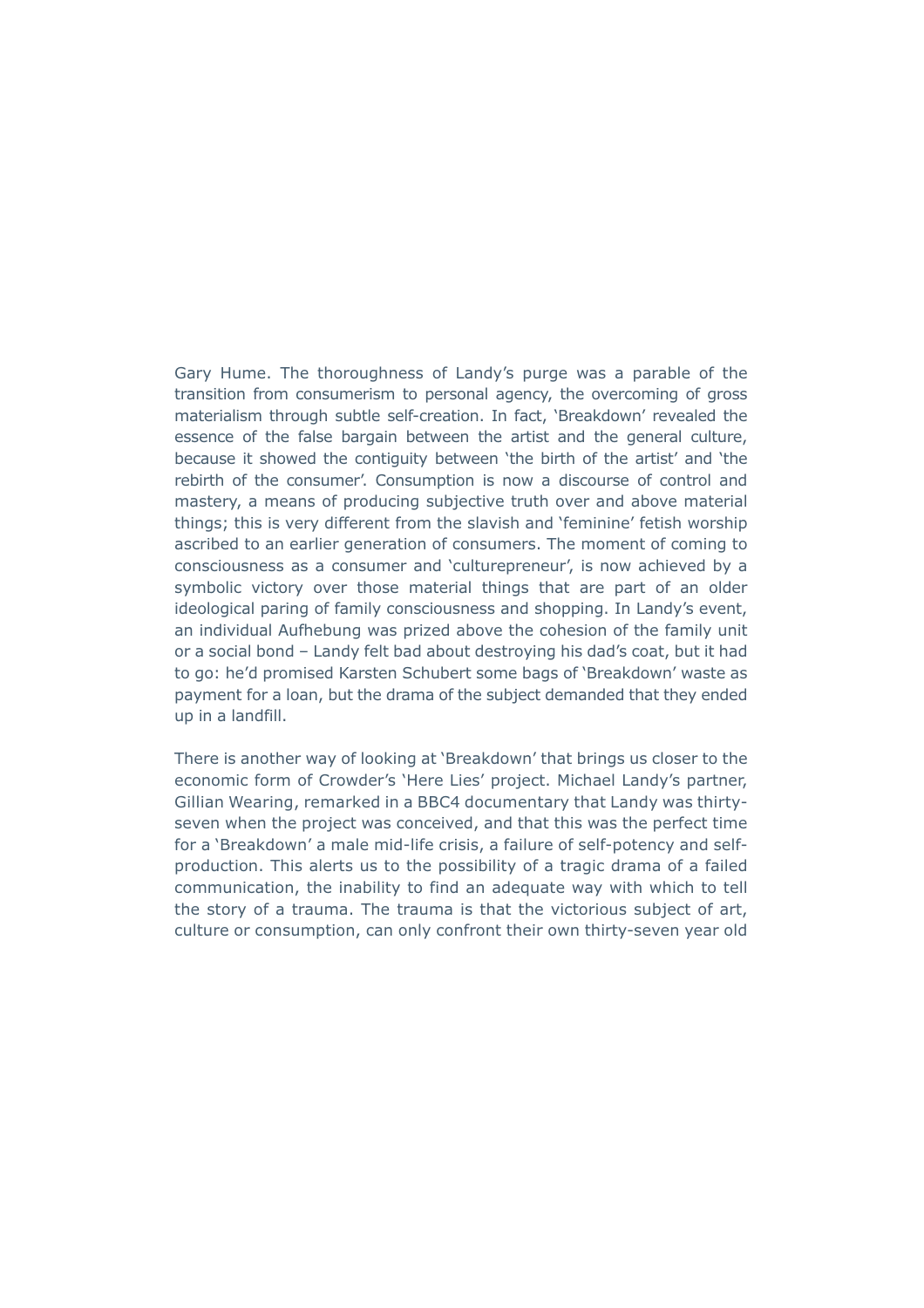notion that capitalist or consumerist materialism alienates you from your true self – it is the much more devastating conclusion that this same self, precisely because it insists so vehemently on its selfhood, is alienated from the necessary or lived alienation of matter in time. Necessary alienation is the knowledge of oneself as a temporalised creature, existing irreversibly within the time of material things. In denying death by turning it into culture, we produce the material body as a dead, meaningless object. For this reason, Michael Landy's mid-life crisis isn't simply about getting older, it is about the point where an ideology of perpetual youth, of 'Young British Artists', confronts the corpse it has produced.

We can thus say that for contemporary art, death exists as a problem of the collective, a problem for which the art audience seeks an answer, only to be fobbed off with the spurious victory of individual cultivation over common material dissolution. This is a false solution to a real problem, one that Kieran Crowder addresses by locating unformed, accumulated matter itself as the site of a utopian possibility. To use the Adornian framework with which I began this essay, contemporary art shows us the world as it is, in the alienation of the subject and the collective, but only rarely as it is not. This impossible duty of representation is at the core of Crowder's thinking on art and his practice as an artist. This may seem an absurd task for any artist to assume, yet the nature of its impossibility and the precise character of its absurdity, can be adequately defined. This has been shown by Sigmund Freud, to whom we can turn for a brilliant example of the conceptualisation of the world as it is not, as well as a note on the difficulty of its pictorial representation. This vision of an impossible world can be found in his discussion of a subjectless 'republic of the dead' in Freud's Civilisation and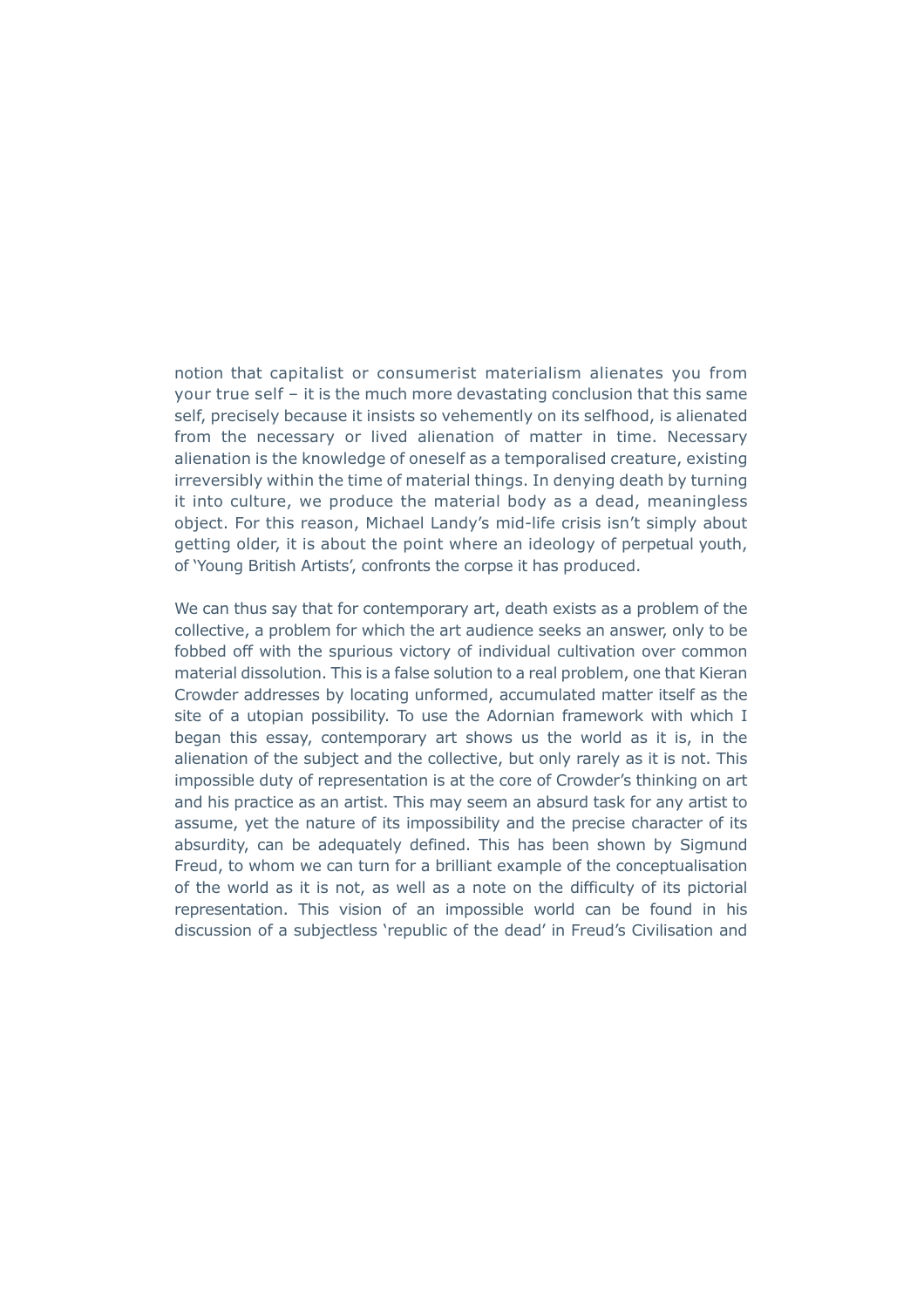Now let us, by a flight of the imagination, suppose that Rome is not a human habitation but a psychical entity. . .

Sigmund Freud, Civilization and its Discontents, 70.

Freud employs his famous 'archaeological metaphor' in order to imagine a Rome in which all time periods exist simultaneously, and where nothing has passed away. This recasting of the city-state in the image of the unconscious, voids Rome of its population and its inter-subjective qualities, and fuses it into a single artifact, 'a psychical entity': 'In mental life nothing which has been once formed can perish—that everything is preserved and that in suitable circumstances (when, for instance, regression goes back far enough) it can once more be brought to light . . . an entity in which nothing that has once come into existence will have passed away and all the earlier phases of development continue to exist alongside the latest one' (Ibid.:70). In pursuing this idea, Freud is brought up against an inherent limitation: neither the object world, nor its associated systems of representation, can adequately encompass this psychical object: 'There is clearly no point in spinning our phantasy any further, for it leads to things that are unimaginable and even absurd. If we want to represent historical sequence in spatial terms we can only do it by juxtaposition in space: the same space cannot have two different contents. Our attempt seems to be an idle game. It has only one justification. It shows us how far we are from mastering the characteristics of mental life by representing them in pictorial terms' (Ibid.:70-71). Freud is quite open here about his use of metaphor as a way of demonstrating lacunae, rather than parallels. The unconscious is compared to the city in order to demonstrate the limitations of this comparison, just as the possibility of its pictorial representation is raised,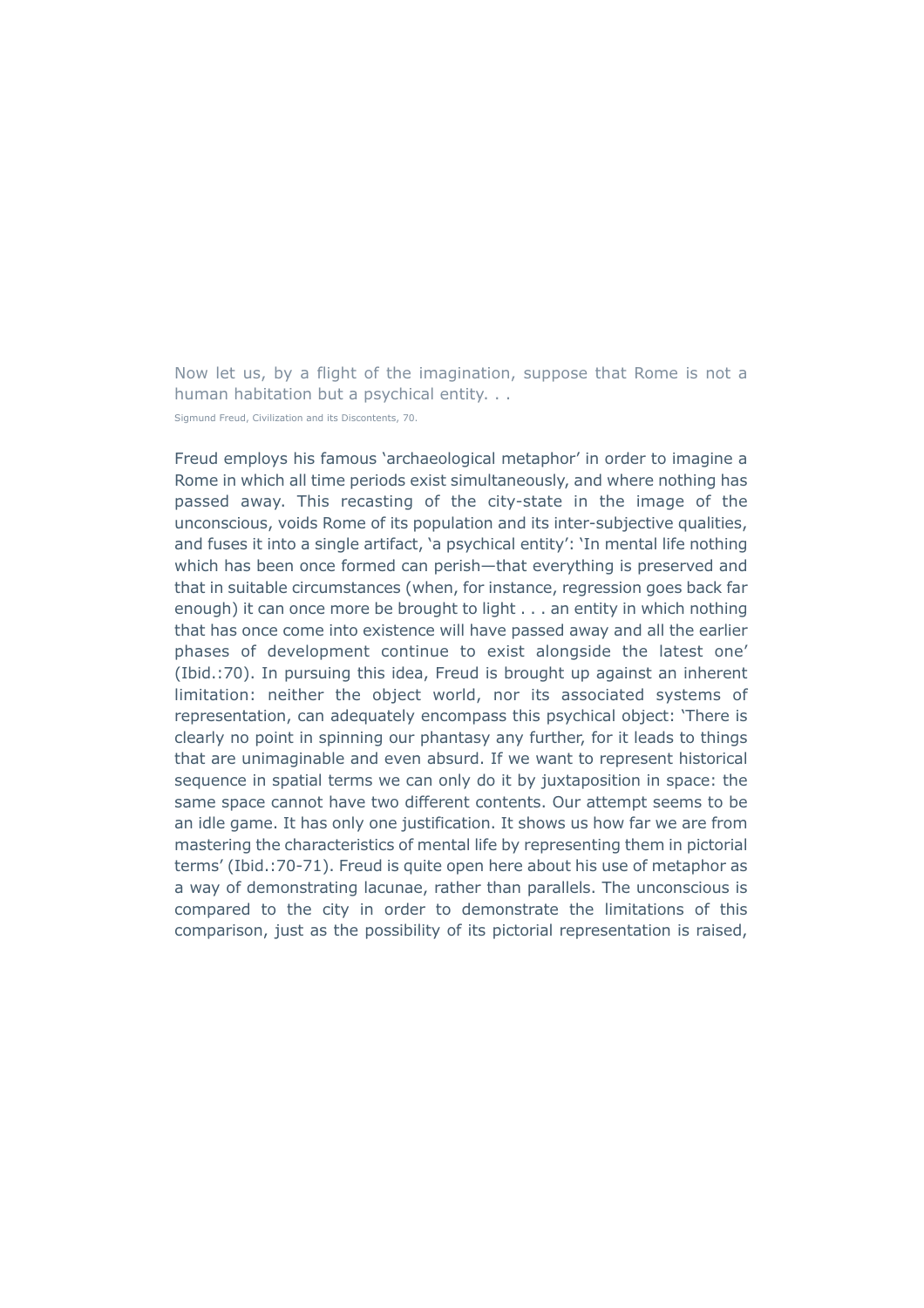only to run up against the inadequacy of the spectator's comprehension. What we are left with in this 'unreal city' is the unconscious, a primary thought process without an inter-subjective dimension. We are now faced with two routes or options. The first option takes us back to the 'real city', the site of human interaction and the accumulation of goods. The second path directs us towards the republic of the dead, an eternal city without inhabitants, but which embodies a utopian notion of the collective – the community of all things, at all times, continuous and imperishable.

This impossible, utopian collective is what is sought by the dissatisfied audiences of contemporary art, as they wander amidst the distractions of a culture hell-bent on displaying its cultural victories over death. It is at this point, between deferred desire and the commodity which stands in its place, that Kieran Crowder's art intervenes. At the beginning of this essay, I claimed that the key to Crowder's art is that it you as a dead person who would like to be collectively alive. It does this by confronting the spectator with its own version of Freud's 'impossible Rome'. In Crowder's work, this is an accumulation of frozen material jouissance, a transtemporal orgy of white trash to which ourselves, its present and undead spectators, have been denied access. We will therefore understand this art more fully when we realize that the positive moment of these paintings strictly corresponds to the negative moment of their spectators. Crowder's utopias of paint and bone are built on the foundations of our dystopic consciousness, and the mutual suspicion that our culture proliferates.

> Dr Malcolm Quinn October 2004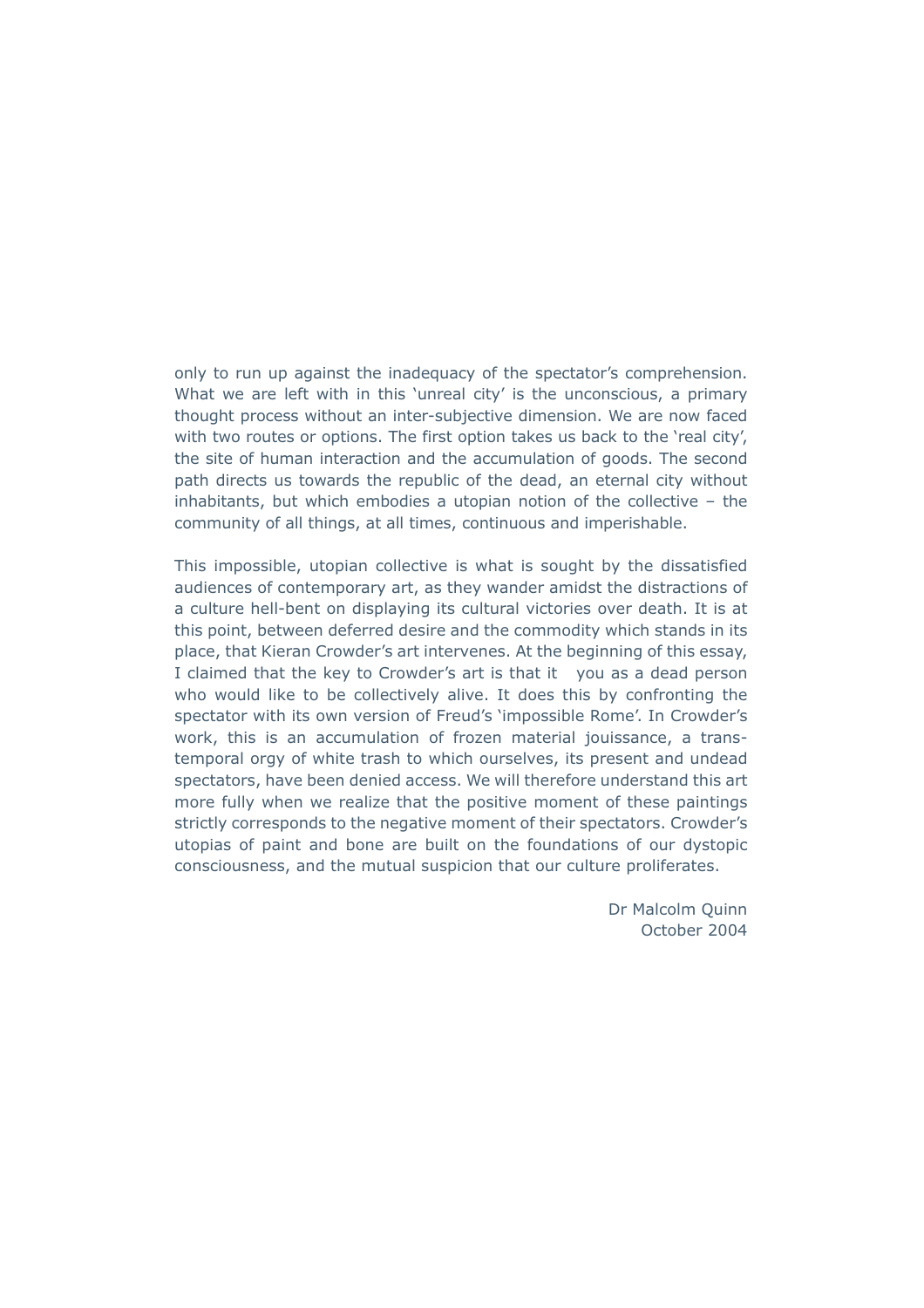#### Dr Malcolm Quinn

Dr Malcolm Quinn is Senior Lecturer and Research Co-ordinator at Wimbledon School of Art. His first degree was in fine art, followed by postgraduate work at the Royal College of Art, which formed the basis of his first book The Swastika: Constructing the Symbol (Routledge 1994). This text, which was concerned with ideology in the field of vision and the symbolic transformation of national identity, has been described as 'among the most important books about design history and design's role in political and social persuasion that has been published to date' (Steven Heller Design Issues 11.03.1995). Following this study of the cultural logic of fascism, Malcolm Quinn's recent work has examined the ideological formations of democracy and the assumptions that inform progressive ideals of knowledge and culture. A recent chapter in The Philistine Controversy (Verso 2002) offered 'a lucid, trenchant analysis of the aftermath of the Sokal Affair in the journal Social Text in 1996' (Tom Huhn 'The Pleasures of the Philstine' Oxford Art Journal 27.02.2004) – a casestudy of how affirmative epistemological liberalism is put to the test. Quinn's work on the manner in which knowledge is assumed to affirm ideas of 'the good' in contemporary culture and society, has culminated in the book Knowing Nothing, Staying Stupid: Elements of a Psychoanalytic Epistemology, co-authored with Dr Dany Nobus of Brunel University, which will be published by Routledge in 2005. This book advocates an approach to epistemology that is governed by the possibility of a traumatic 'fall' of knowledge. Dr Quinn is also an associate editor of the Journal for Lacanian Studies (Karnac Books).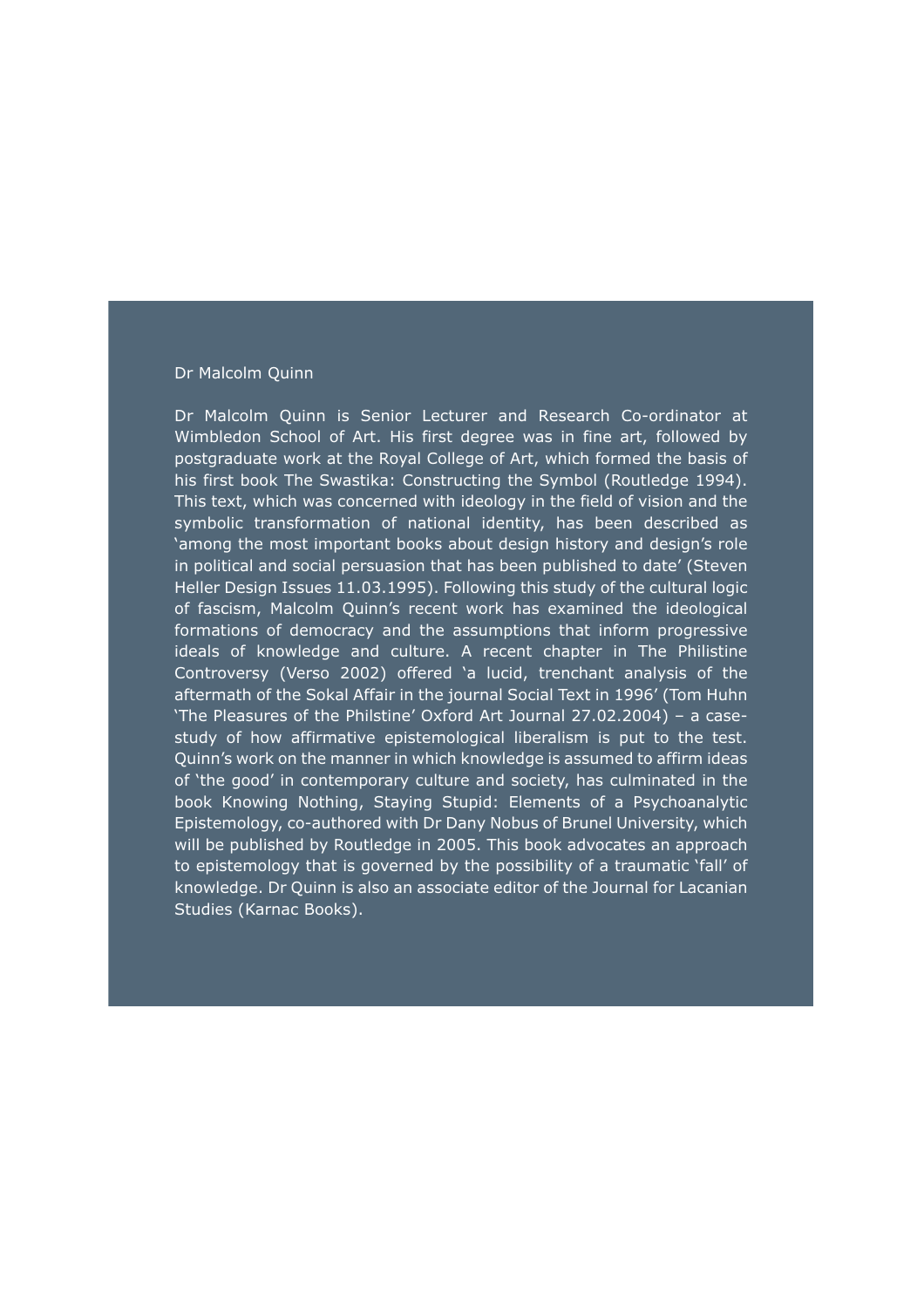#### Kieran Crowder

Kieran Crowder was born in Lancashire of mixed English and Irish parentage. Since 1991 he has lived and worked in Brixton, South London, where he writes, makes paintings and photographs. He read philosophy at the University of York 1988-91, and doctoral research at the Royal College of Art 1994-2000. Beginning with work on meaning in art, research topics included anthropology, politics, history and psychoanalysis.

Much of Kieran's work is brought together under the project banner HERE LIES, which is the founding resource for this exhibition. His work features in private collections worldwide and he has shown at Fresh Art, Karen Taylor Contemporary Art and Crescent Arts, North Yorkshire.

After text + work his next projects will include a solo exhibition at St. Luke's, Clapham, London and at 58 Great Eastern Street EC1 in March 2005.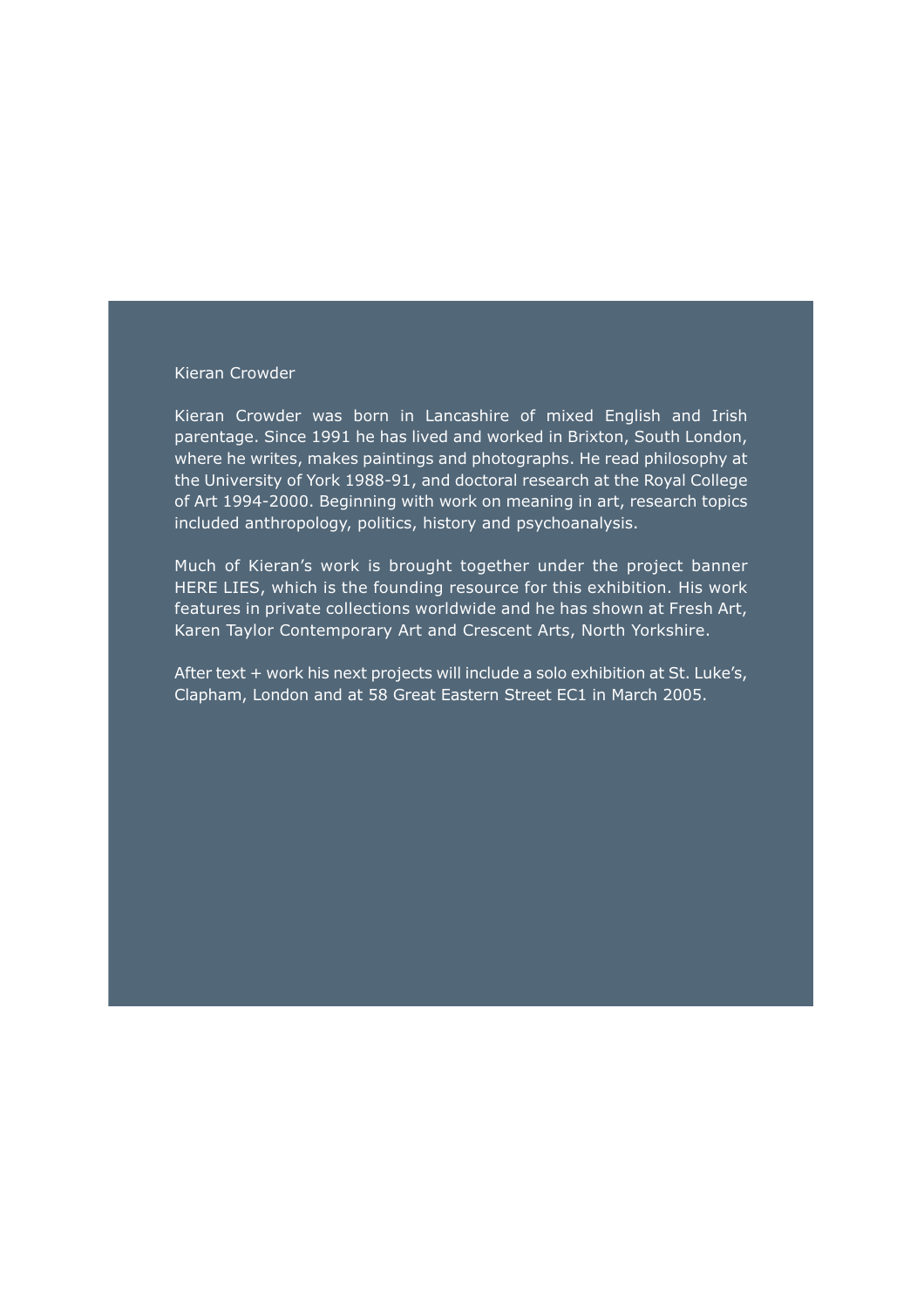$(N^{hil}e^{\frac{(\sum_{i=1}^{n}a_{i}b_{i})}N^{hil}e^{\frac{(\sum_{i=1}^{n}a_{i}b_{i})}e^{2\pi i n}}}{\sum_{i=1}^{n}e^{2\pi i n}})$  $\mathbb{Q}$  hite  $\frac{1}{\sqrt{2}}$  $\frac{\kappa}{2}$